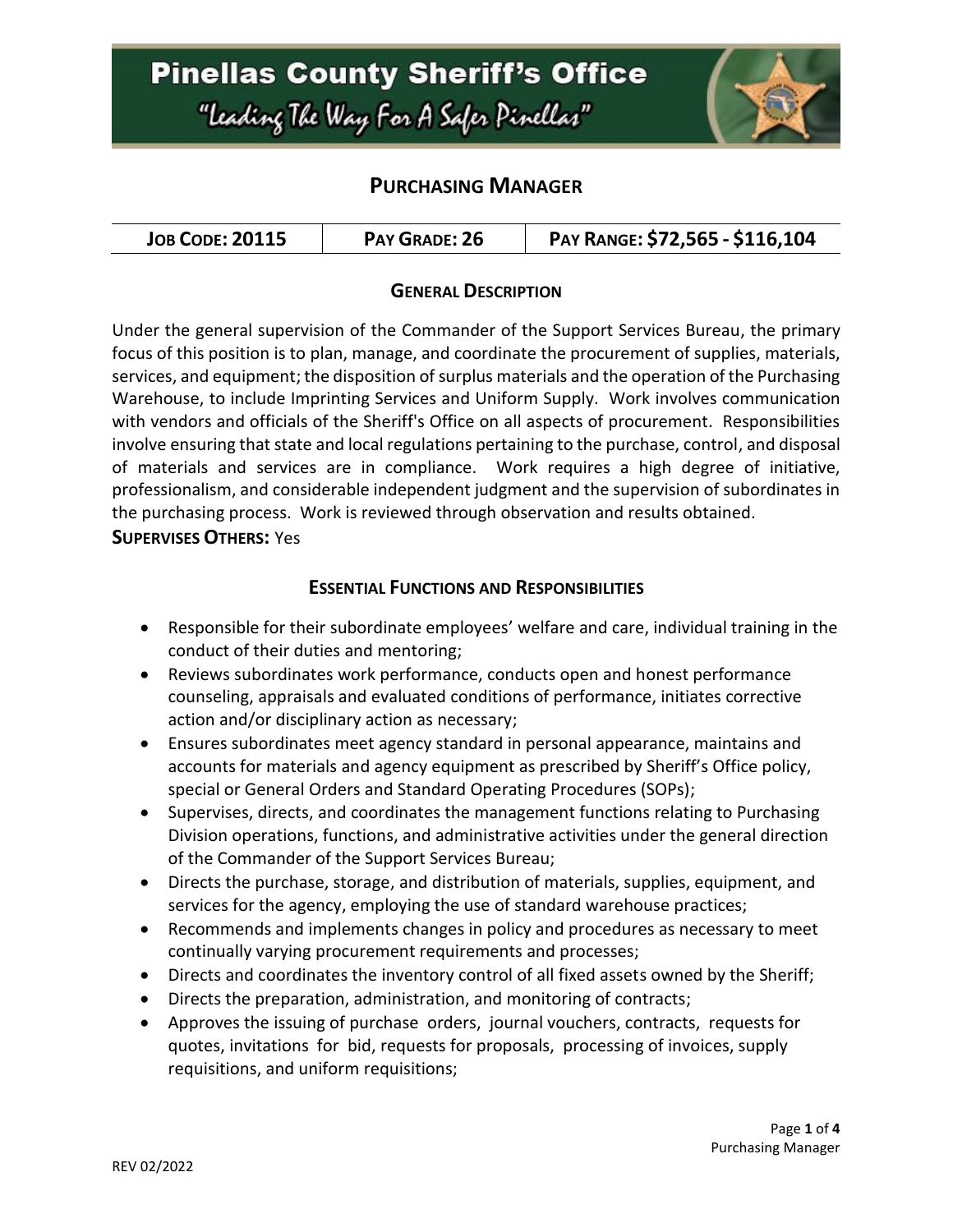# **Pinellas County Sheriff's Office** "Leading The Way For A Safer Pinellar"



- Establishes working relationships with vendors through personal meetings and telephone contact;
- Responds to department user requests, inquiries, and problems regarding procurement processes, and provides the costs of items/goods/services;
- Directs requests for pickup of surplus property and delivery of supplies;
- Assumes responsibility for purchases involving large expenditures or which are complex in nature; prepares and issues purchase orders to vendors;
- Prepares requests for quotes, bid and proposal specifications based on organizational needs; writes and/or reviews technical specifications and contracts for purchase of goods and services in conformity with purchasing policies of the agency, the State of Florida, and Federal guidelines;
- Advertises formal bids/proposals and solicits quotations; determines when pre-bid/preproposal conferences are required and presides over them;
- Prepares documentation for contract awards, amendments, and change orders;
- Interprets contracts, warranty statements, terms/conditions, and legal documents;
- Reviews and forecasts market trends and performs price/cost analysis as necessary;
- Reviews historical data for each assigned commodity class and develops a plan to provide advantageous prices and expeditious delivery through an effective balance of term contracts, blanket purchase orders and open market purchases;
- Surveys markets to determine best source, new sources, market conditions, and trends;
- Manages day-to-day operations of the assigned area; develops and implements administrative policies, procedures, and guidelines to ensure operational efficiency and effective administration of assigned personnel;
- Plans and recommends new systems and procedures to improve operations;
- Coordinates with other departments/sections within the agency and externally to ensure communication and service efficiencies; interprets and explains requirements, regulations, and procedures;
- Prepares the annual Purchasing Division & Imprinting Services budget, monitors status of allocated funds, and controls expenses;
- Participates in Sheriff's Office recruitment and community relations activities as directed.

Regular and reliable attendance is required as an essential function of the position.

This position is considered essential and, in the event of an emergency or natural disaster, will be required to report to work.

This list is not intended to be all-inclusive and you may not be responsible for every item listed. The employer reserves the right to assign additional functions and responsibilities as necessary.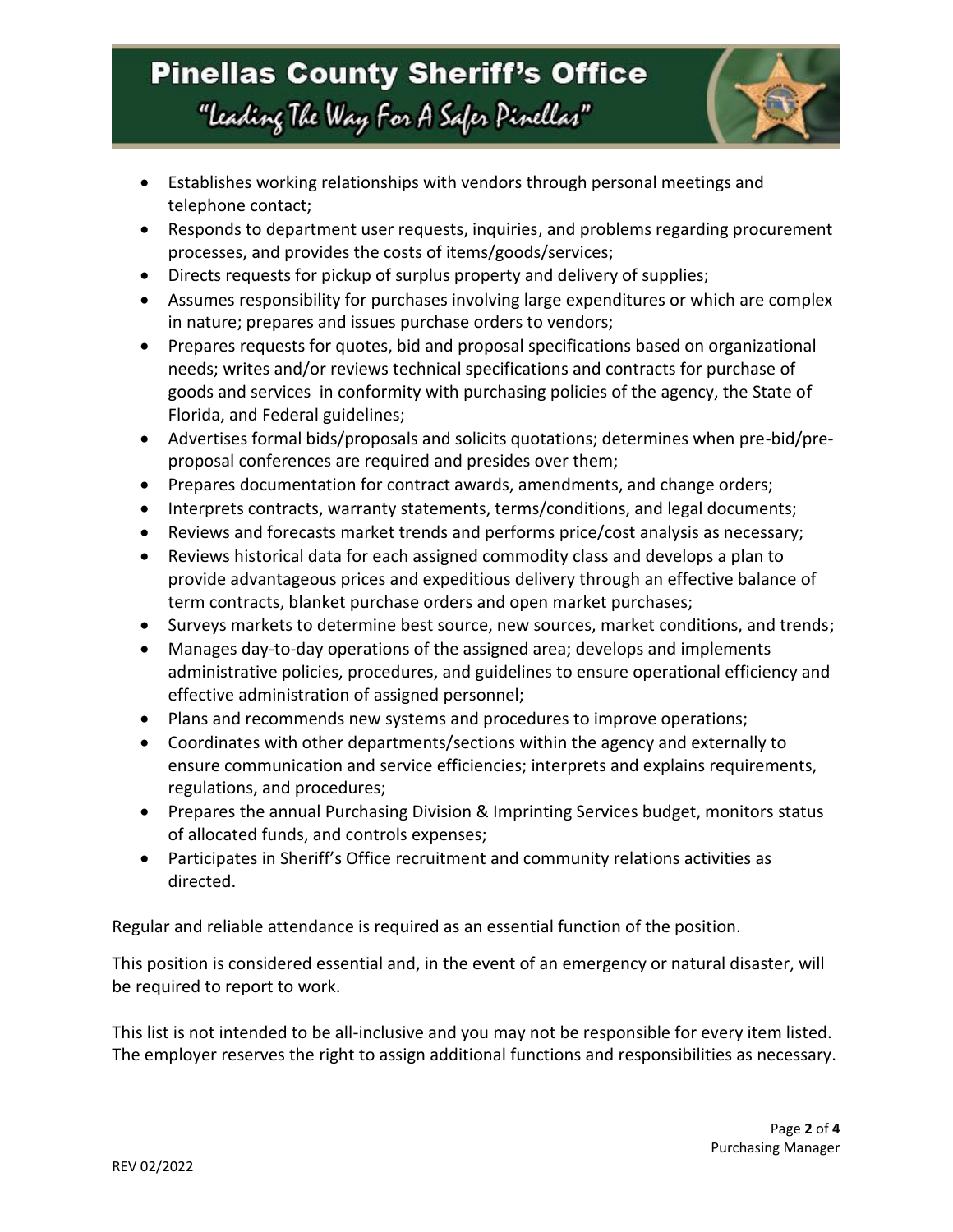# **Pinellas County Sheriff's Office**

"Leading The Way For A Safer Pinellar"



#### **QUALIFICATIONS**

- Graduation from an accredited college or university with a Bachelor's Degree in Business Management, Finance, Accounting, Marketing, Business Administration, Public Administration or related field AND five (5) years' experience Purchasing and/or Materials Management or related field AND two (2) years' supervisory experience
- Or equivalent combination of education and experience
- Certification as a Certified Public Purchasing Officer or Certified Purchasing Manager
- Must possess a valid Florida driver's license
- Consideration for this position requires a credit check

#### **KNOWLEDGE, SKILLS, AND ABILITIES**

- Knowledge of large scale purchasing methods and procedures in commodity areas and of the laws, rules and regulations effective in the County and State governing the purchase of commodities and services
- Ability to obtain and interpret market prices and trends and to apply such interpretations to procurement and budgeting
- Knowledge of the grades, qualities, supply sources and market factors of commodity categories frequently required by departments
- Knowledge of the state laws and statutes and rules and regulations governing the purchase of commodities and services
- Knowledge of inventory control principles and practices
- Ability to identify existing or potential problems and to develop ways to resolve issues
- Working knowledge of the functions, activities, requirements, and objectives of the area assigned
- Knowledge of agency budget development and management procedures
- Ability to operate equipment and instruments utilized in meeting job requirements and operational responsibilities
- Knowledge of ADA, FMLA, Workers' Compensation and FLSA to ensure proper adherence and assist supervisors to make decisions on various issues within the guidelines of state/federal/agency laws, rules and regulations
- Ability to motivate staff and fellow employees by directing and modifying procedures and controls; encourage employee behavior to achieve both personal and agency goals in order to fulfill the mission of the agency
- Ability to review and/or complete personnel evaluations of staff in accordance with agency policies to ensure they are fair and impartial, and accurately reflect the job the employee performs